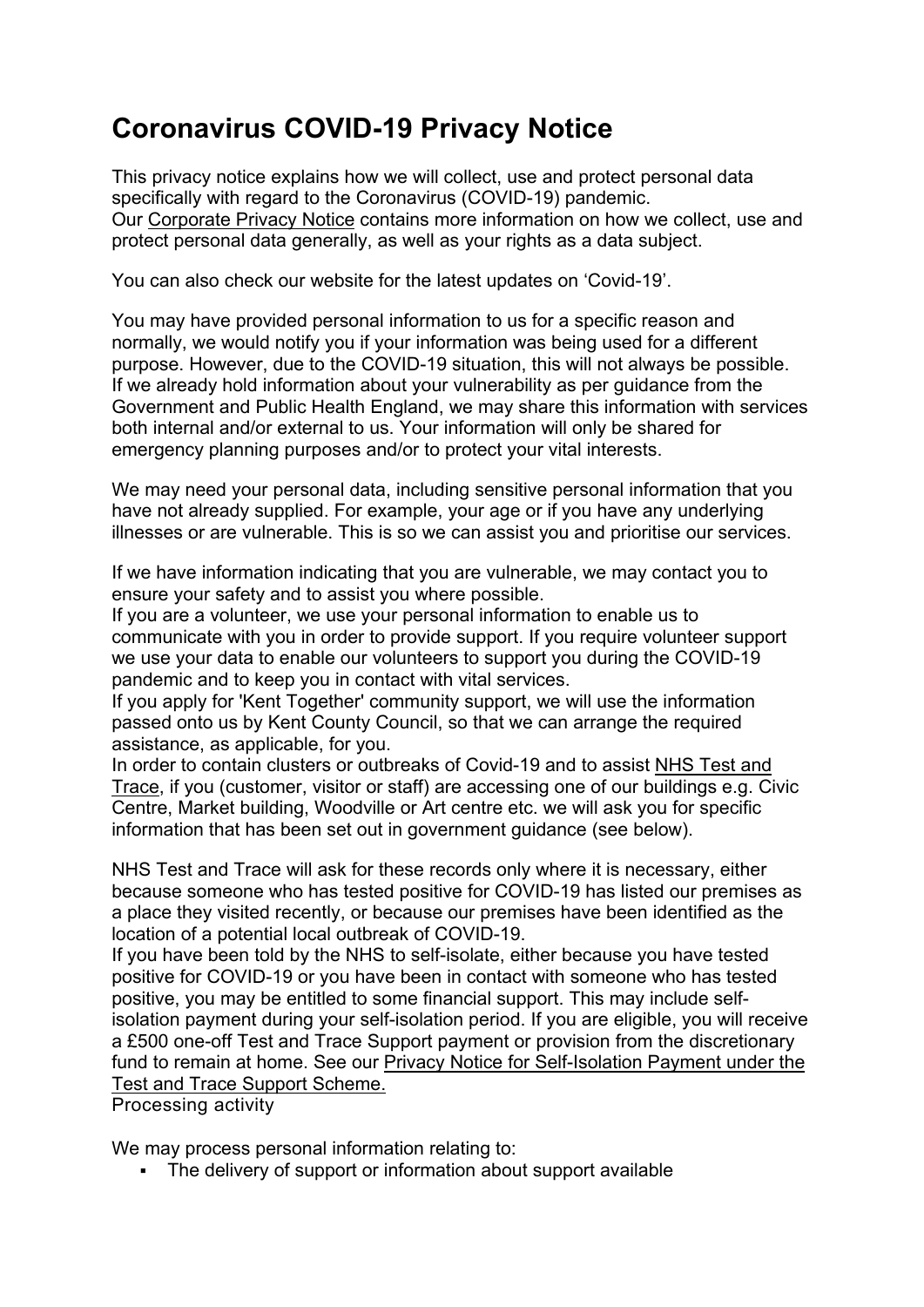- the delivery of Kent County Council's ['Kent Together'](https://www.kent.gov.uk/social-care-and-health/health/protect-kent-and-medway/help-and-advice-for-residents/kent-together)
- **self-isolating payments**
- **-** licences
- **fixed penalty notices**
- grant payments to businesses which have to close or are severely affected due to localised or widespread national restrictions being put in place – as directed by Government

Information requirements

Our processing activities may include:

- name
- address
- contact details (email and telephone number)
- **•** organisation details
- organisation activity
- **date of birth**
- medical history and GP contact details
- health indicators (mental health status, physical activity status)
- names and contact details for members of your family and support network
- **information about your support needs**
- Unique IDs
- skills
- **EXED information referred to in our Privacy Notice for Self-Isolation Payment under** [the Test and Trace Support Scheme.](https://pre.gravesham.gov.uk/downloads/file/285/self-isolation-payment)

## NHS Contact Tracing

In relation to customers and visitors, we will record:

- the name of the customer or visitor. If there is more than one person, we will record the name of the 'lead group member' and the number of people in the group, including any member of the group that has scanned a QR Code when seeking to enter other venues e.g. Market Building, The Woodville;
- a contact phone number for each customer, visitor or 'lead group member';
- **email address:**
- postal address:
- date of visit, arrival time and where possible, departure time for each customer, visitor and 'lead group member';
- if a customer, visitor or 'lead group member' interacts with a member of staff, the name of the staff member will be recorded alongside that of the customer, visitor or 'lead group member'.

In relation to staff, we will record:

- the names of staff who work at the premises:
- a contact phone number for each member of staff;
- the dates and times that staff are at work.

#### Lawful bases

Our lawful bases for processing your personal information are: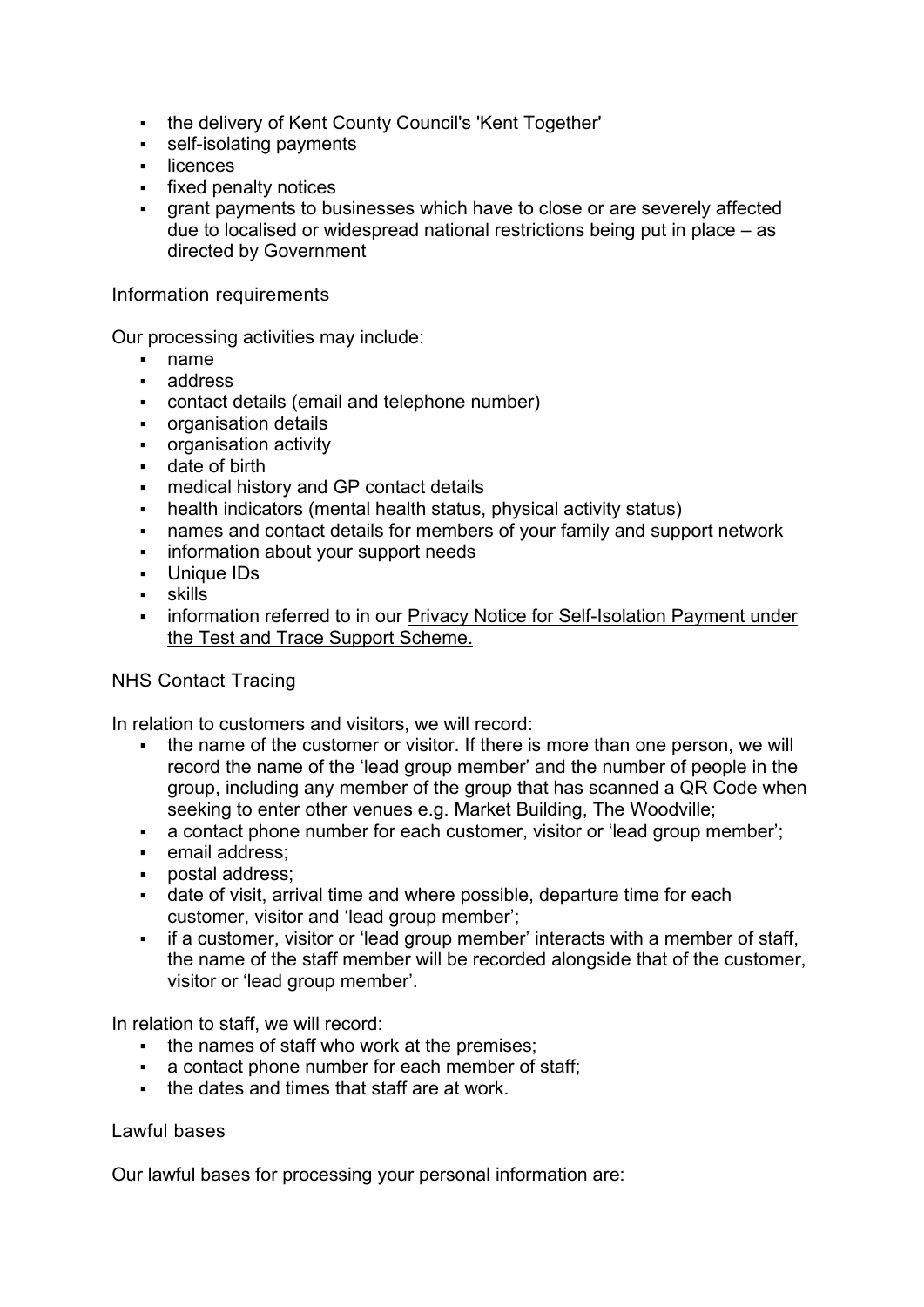- where processing is necessary in order to protect the vital interests of yourself or another person. See (Articles 6(1)(d) and 9(2)(c) of GDPR);
- where processing is necessary for the performance of a task carried out in the public interest or in the exercise of official authority vested in us. See (Article 6(1)(e) GDPR), pursuant to the:
- 1. Local Government (Miscellaneous Provisions) Act 1976 recreational facilities (test and trace)
- 2. Public Libraries and Museums Act 1964 maintenance of museums and galleries (test and trace)
- 3. Health and Safety at Work etc. Act 1974 employer's general duties to staff and persons other than staff (test and trace)
- 4. Crime and Disorder Act 1998 section 115 sharing self isolation information with the Police (if there is evidence to suggest you are not complying with the duty to self-isolate without reasonable justification)
- 5. Health Service (Control of Patient Information) Regulations 2002. This includes dissemination of confidential patient information to persons and organisations permitted to process confidential patient information under Regulation 3(3) of the Control of Patient Information Notice (COPI). This is required for a Covid-19 purpose and processed solely for that Covid-19 purpose in accordance with Regulation 7 of COPI, controlling and preventing the spread of such diseases and risks
- 6. Civil Contingencies Act 2004 and Civil Contingencies Act 2004 (Contingency Planning) Regulations 2005 – exercise of functions in an emergency
- 7. Business and Planning Act 2020 pavement licences
- 8. Health Protection (Coronavirus, Restrictions) (No. 2) (England) Regulations 2020 – reg.9(13) (issue of fixed penalty notices)
- 9. The Health Protection (Coronavirus, Restrictions) (Self-Isolation) (England) Regulations 2020 – reg 10(6) (self -isolation enforcement) and reg.12(12) (issue of fixed penalty notices)
- 10.The Health Protection (Coronavirus, Collection of Contact Details etc. and Related Requirements) Regulations 2020 - requirement to request certain information from individuals, groups etc.
- where processing is necessary for compliance with a legal obligation (Article 6(1)(c) UK GDPR)
- where processing is necessary for the reasons of substantial public interest (Article 9(2)(g) UK GDPR)
- where processing is necessary for reasons of public interest in the area of public health, such as protecting against serious cross-border threats to health or ensuring high standards of quality and safety of healthcare (UK GDPR Article 9(2)(i))
- Data Protection Act 2018 Schedule 1 Part 1 (2) health or social care purposes

Recital (46) of the GDPR states: "The processing of personal data should also be regarded to be lawful where it is necessary to protect an interest which is essential for the life of the data subject or that of another natural person." For this purpose, we may process data to serve important grounds of public interest, including for monitoring epidemics and their spread.'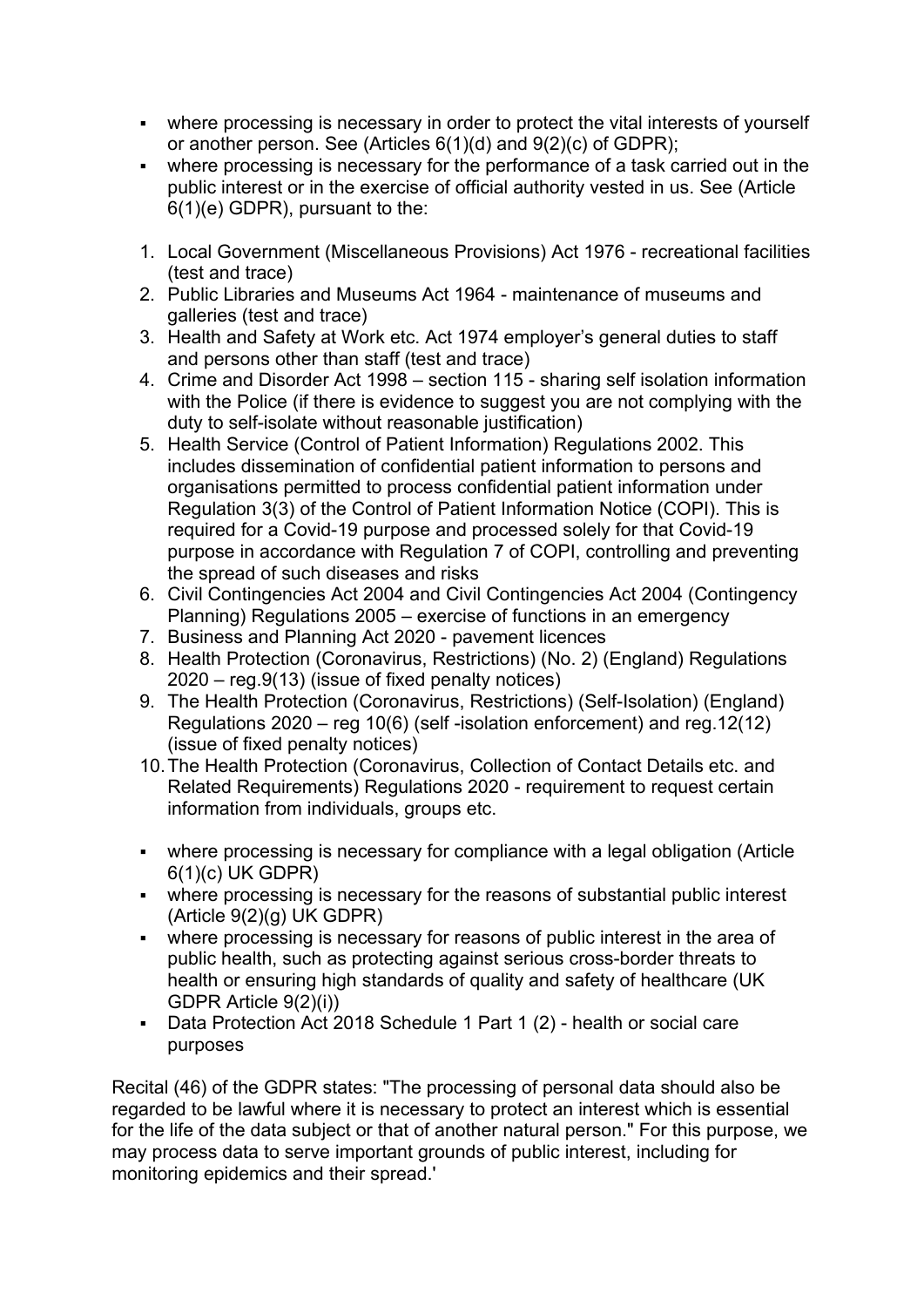# Reasons for processing

Some of the information that is collected and shared is classified as special category personal data (health indicators (mental health status, physical activity status). This is processed for reasons of substantial public interest under the laws that apply to us (see above) where this helps to meet our broader social obligations such as where it is necessary for us to fulfil our legal obligations and regulatory requirements during the COVID-19 pandemic. We have a Data Protection Policy that sets out how this information will be handled.

Data sharing

We may receive from and share your personal information with and including:

- Our service departments (where necessary and proportionate)
- Kent County Council including Adult Social Care and Health and Children's Social Care
- Central Government
- General Practitioners, other medical practitioners
- **Emergency Services/First Responders**
- **Voluntary and charity sectors**
- **Register of volunteers**
- Healthy Living Centre Dartford
- Other stakeholders (where necessary and proportionate)
- NHS Test and Trace or public health officials, if requested

We may share information with Kent County Council to deliver the local tracing partnership. We may be asked for contact details (limited to address, phone and email information). We will interrogate our data sources, such as housing benefits, electoral register and council tax databases. See Kent County Council's Kent Local Tracing Partnership Privacy Notice.

We aim to protect your privacy and confidentiality and will only share personal information where necessary to provide support.

We may rely on a number of exemptions, which allow us to share information without needing to comply with all the rights and obligations under the Data Protection Act 2018. Please refer to the Kent and Medway Information Agreement (hosted by Dartford Borough Council) for further details on our sharing arrangements. Retention period

We will hold your data for the duration of the COVID -19 pandemic and up to three (3) months following notification from Central Government that there is no longer a pandemic. Our NHS Test and Trace log will be securely maintained for 21 days and then destroyed as soon as reasonably practicable, unless there is a lawful basis to retain the data.

## Anonymisation

Your personal information may be converted ('anonymised') into statistical or aggregated data in such a way that ensures that you cannot be identified from it. Aggregated data cannot, by definition, be linked back to you as an individual and may be used to conduct research and analysis, including the preparation of statistics for use in our reports.